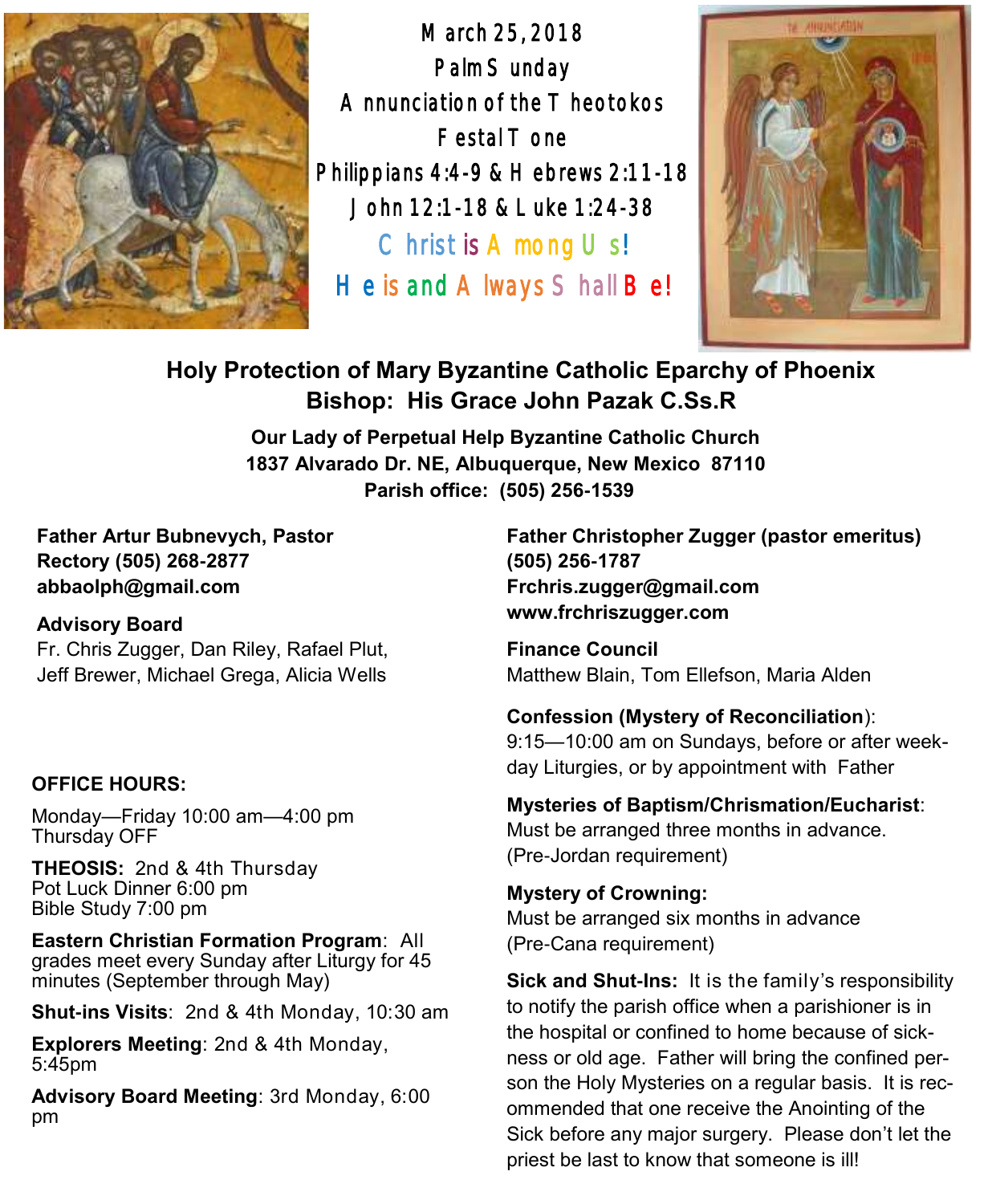**Welcome to our Church! If you are looking for a spiritual home, contact Father Artur/Fr Chris or the office staff for more information. God bless you**

| Today           | 8:30 am Rosary<br>9:00 am Matins & Confessions<br>10:00 am Blessing of Palms & Pussy Willows / Procession around the Church<br>Divine Liturgy for Parish Family, Benefactors & Friends / Myrovanije<br>Fr. Chris: Health of Frank Gimbrone |  |
|-----------------|--------------------------------------------------------------------------------------------------------------------------------------------------------------------------------------------------------------------------------------------|--|
|                 | 4:00 pm Great Vespers                                                                                                                                                                                                                      |  |
| March 26 Monday | Holy Monday / Exodus 1:1-20 Job 1:1-12; Job 1:1-12; Matthew 24:3-35                                                                                                                                                                        |  |



10:30 am Shut-ins Visits 6:00 pm Bridegroom Matins / Confessions

**March 27 Tuesday** *Holy Tuesday / Exodus 2:5-10; Job 1:13-22; Matthew 24:36-26:2*

6:00 pm Bridegroom Matins / Confessions 6:30 pm CAFÉ meeting at UNM

**March 28 Wednesday** *Holy Wednesday / Exodus 2:11-22; Job 2:1-10; Matthew 26:6-16*



7:00 pm Presanctified Liturgy / Holy Anointing / Confessions

**March 29 Thursday** *Holy Thursday / Isaiah 50:4-11; 1 Corinthians 11:23-32; Matthew 26:2-20 John 13:3-17; Matthew 26:31-30; Luke 22:43-45; Matthew 26:40-27:2*

> 7:00 pm Vespers / Divine liturgy of St. Basil / for Parish Family, Benefactors and Friends Fr. Chris: For Priests and Seminarians

**March 30 Friday Strict Fast**  *Good Friday / Isaiah 52:13-54:1; 1 Corinthians 1:18-2:2; Matthew 7:1-38 Luke 23:39-44; Matthew 27:39-54; John 19:331-37*

10:00 am Passion Matins

12:00 pm Decorating/setting up of the tomb 7:00 pm Vespers & Procession with the Burial Shroud / Confessions 11:30 pm Jerusalem Matins / All night Vigil

**March 31 Saturday** *Holy Saturday / Romans 6:3-11; Matthew 28:1-20*

11:00 am Akathist to the Life bearing Tomb of Christ

**April 1 Sunday** *Resurrection of Our Lord—Pascha / Acts 1:1-8; John 1:1-17*

**FEAST OF FEASTS**

6:00 pm Easter Vigil Liturgy / for Parish Family, Benefactors and Friends Blessing of Baskets

9:00 am Resurrection Matins / Divine Liturgy for Parishioners, Benefactors & Friends Blessing of Baskets / Paschal potluck in the hall Fr. Chris: For Family, Friends and Benefactors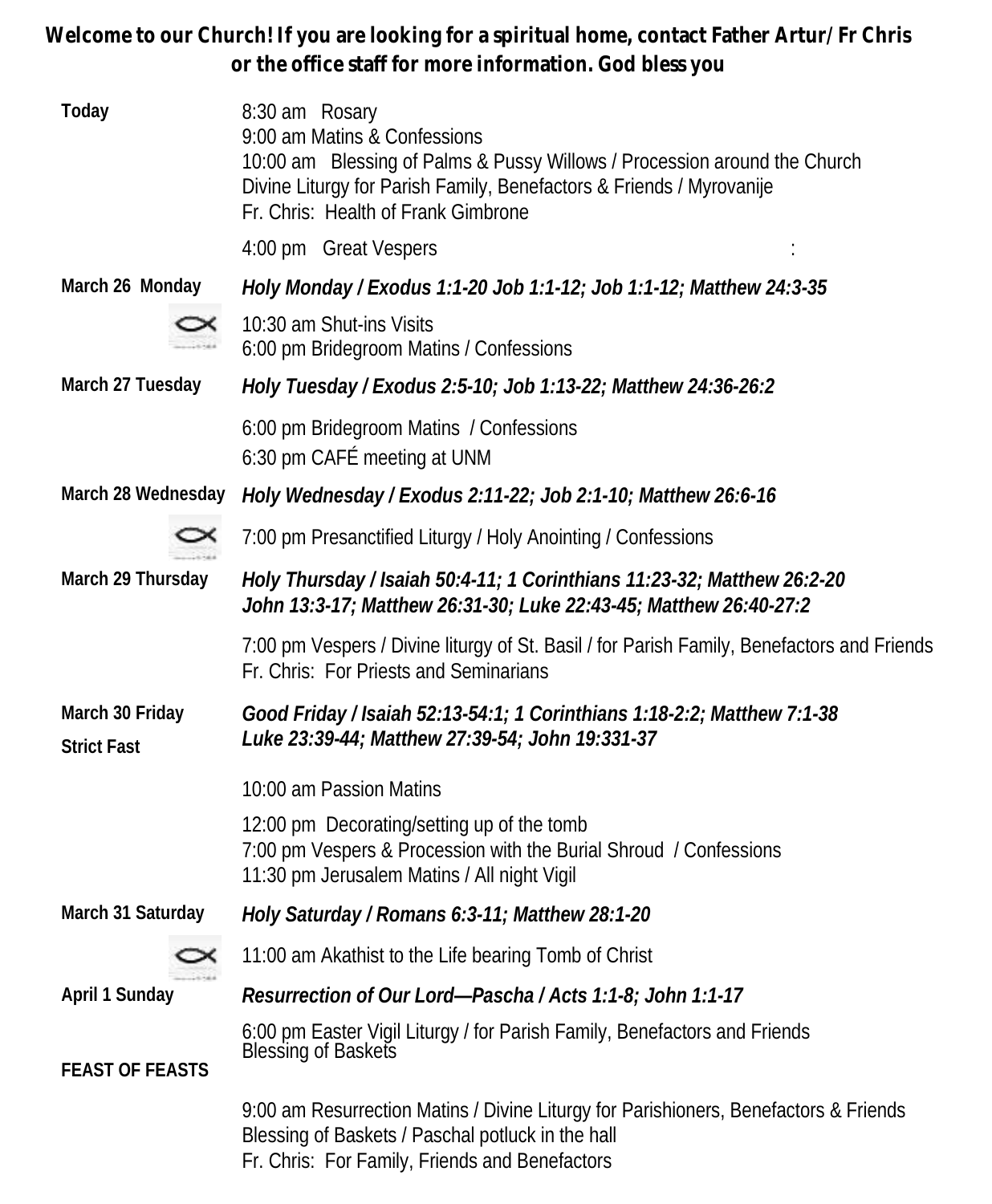Sharif Rabadi Katrina Anderson Abraham Haddad Tim & Jenny Ford Threima Leech Priscilla Hughes Steve Jakymiw Marilyn Fore Demetrius Yackanich Sven & Barbara Svensson Mary Ann Kosty Laurie Bienz Brent & Nicole Dodson-**Sands** Eva Schuler

Charlie & Maggie Batsel

Fr. Julian Gnall Henry Zugger John & Margie Disque Phillip Fall Laura Dominquez Olga Bodnar Frances Brannan John Deflice Jordan Smith Jean Pesce Tracy McTernan Terry Rains Eli Griego Brother Vittorio

William Frank Mary Nell Preisler Mike Harahuc Lorraine Hubbell Heather Mattax Larry Bennett Paola Terlaza Ruth Sousa Linda Granci Mary Danyluk Richard Hornung Kris Nelson Scott Fafrak Dana Papaj Peter Dzek Vicki Frank

**Remember Those Who Request Our Prayers:**

Physician and Help of T hose in sickness, Redeemer and S avior of the infirm; O Master and Lord of all, grant healing to your servants. Be clement, show mercy to those who have sinned much, and deliver them,  $\circ$  Christ, from their Iniquities, that they may glorify Your might divine

Prayers in honor of and to the Blessed Virgin are a powerful weapon against sin, and for healing. If you recite the Rosary at home, please offer these intentions, and join us on Sunday at 8:30 am. Those who recite the Akathist to the Mother of God or the Rosary receive a partial indulgence when they do so in private, plenary indulgence when they do so as a group.

## **Intentions of the Rosary**

### **Sorrowful Mysteries daily during Great Lent**

1st Decade: Help for persecuted Catholics, especially in communist and Islamic states

2nd Decade: Spiritual and physical growth of our parish and the Byzantine Catholic Church

3rd Decade: Increase in vocations to priesthood, diaconate, and consecrated life to serve the Byzantine Catholic Church

4th Decade: Repose of the souls who have no one praying for them

5th Decade: Healing of the sick in body, mind and soul

### **Holy Father's Intentions for March:**

Formation in Spiritual Discernment

That the Church may appreciate the urgency of formation in spiritual discernment, both on the personal and communitarian levels.



Vocation Icon Today: Bonham-Chavez Family Next Sunday: Donlin Family

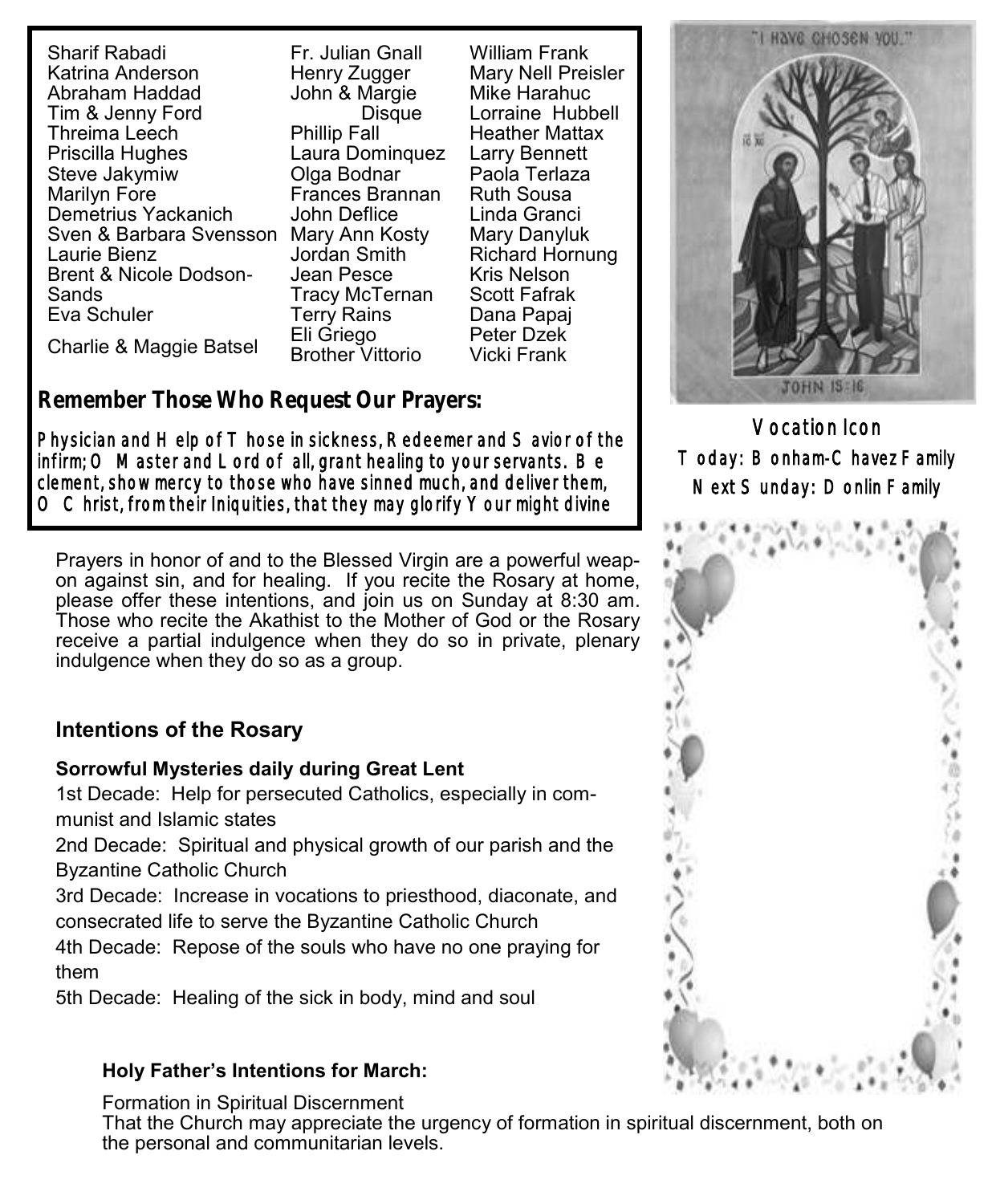### March 18, 2018 / A ttendance 140

Now this I say, whoever sows sparingly will also reap sparingly, and whoever sows bountifully will also reap bountifully, Each one must give as he has decided in his heart, not reluctantly or under compulsion, for God loves a cheerful giver. (2 Corinthians 9:6-7)

| April 1, 2018          |                                                                                                                                |  |  |
|------------------------|--------------------------------------------------------------------------------------------------------------------------------|--|--|
| Cantor                 | Evie Jilek<br>Andrea Riley 3/31                                                                                                |  |  |
| Reader                 | Sven Svensson                                                                                                                  |  |  |
| Trojca                 | Delilah Chavez                                                                                                                 |  |  |
| Greeter                | Dorothy Curl                                                                                                                   |  |  |
| Usher                  | Dan Riley, Jeff Brewer                                                                                                         |  |  |
| Counter                | Rafael Plut, Dorothy Curl                                                                                                      |  |  |
| Host                   | All                                                                                                                            |  |  |
| <b>Church Cleaners</b> | Tom Plut, Tom Ellefson                                                                                                         |  |  |
| Altar Servers:         | <b>Thomas Donlin</b><br>Michael Grega<br>Daniel Fogg<br>Joe Eellefson<br><b>Patricio Chavez</b><br>Jerry Jilek<br>Elijah Jilek |  |  |

**Bishop's Appeal 2018: Collected to date**: \$5,305.00 **Participation**: registered OLPH Families 59; Paid in full pledges 21 families (42.8%) Our parish goal is \$**16,225.00** which breaks down to **\$275 per household**. If we reach our goal, our parish will receive a 20% rebate which is \$3,135.00!

You can also make your full donation to the Appeal via your credit card in the gift shop. Deadline for Bishop's Appeal this year is May 31. May the Lord reward your generosity and sacrificial response!

**Special Collection on Good Friday:** Dear Parish Family, this year on Good Friday March 30 a special collection will be taken up at OLPH and throughout our Eparchy as it is in many other Catholic Churches to support the work of Franciscans working with Christians in the Holy Land. The Donation basket will be placed at Christ's tomb. Thank you for your generosity. For more info visit www.myfranciscan.org/good-friday/ of read what the Catholic News Agency records about it on its website.

Volunteers needed!!! We will be decorating the church on Good Friday with the setting up of the tomb at NOON. Thank you!

## **Barbara's Hall Report**

Thanks to the Explorers for hosting a Lenten brunch with pancakes, eggs & Irish soda bread. No meat was involved! Hopefully they raised enough money for their upcoming activities. Thank you to everyone who made a donation.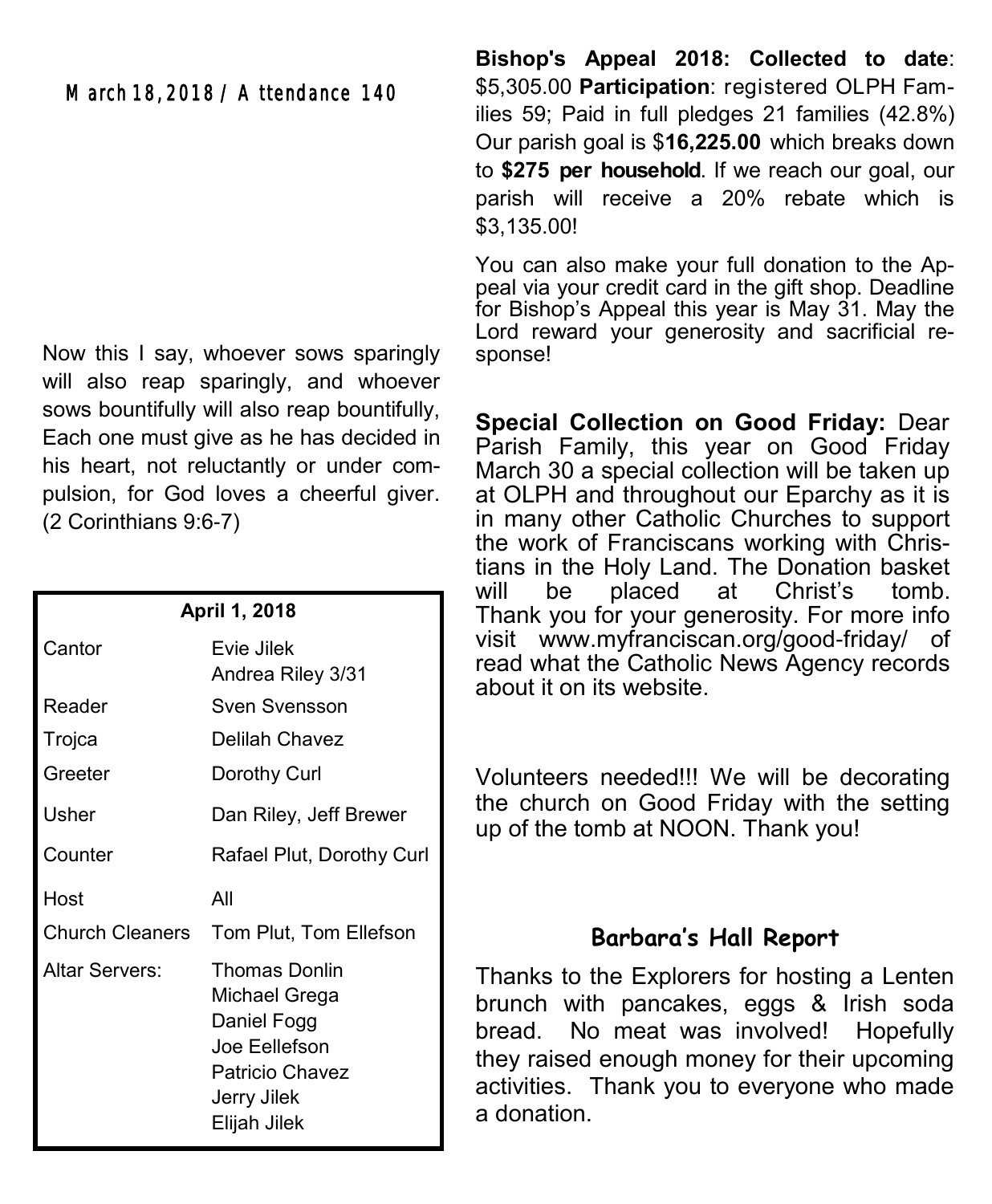# **Coming Events—Mark Your Calendars**

# **Cantor Corner**

| April 3<br>Tuesday                  | 6:00 pm St. John's Bible Study for Tweens                                                                               |  |
|-------------------------------------|-------------------------------------------------------------------------------------------------------------------------|--|
| April 14<br>Saturday                | 9:00 am Church tour for St. Thomas Aquinas Men's<br>Group by Fr Chris                                                   |  |
| <b>April 23-27</b>                  | Clergy Conference in Phoenix                                                                                            |  |
| April 28<br>Saturday                | $9:00$ am $-4:00$ pm making stuffed cabbage for<br>Bazaar                                                               |  |
| May 9<br>Wed.<br>May 10<br>Thursday | Ascension of Our Lord / Holy Day of Obligation<br>6:00 pm Vigil Liturgy / Litija<br>9:00 am Divine Liturgy / Myrovanije |  |
| May 12<br>Saturday                  | <b>Annual Byzantine Bazaar</b>                                                                                          |  |
| May 19<br>Saturday                  | 9:00 am 5th All Souls Liturgy / Panachida                                                                               |  |
| July 1<br>Sunday                    | Patronal Feast of OLPH / visit of Bishop John                                                                           |  |

## **SAVE THE DATE***:* summer camps/retreats

**Myrrh-Bearers Retreat for all girls, 7-11, teens 12-17 & women18+** The Myrrh-Bearers Retreat will be held from Friday, June  $22<sup>nd</sup>$  to Sunday, June  $24<sup>th</sup>$  at the Franciscan Renewal center, Scottsdale, AZ. *The Akathist Hymn to the Theotokos* is the theme for this Retreat. All girls and teens 7-17 and women 18+ are invited to attend this annual Retreat. Fliers are available on the greeting table. For registration and full info go to: **www.myrrhbearers.com**

**"Who is My Neighbor?" ByzanTEEN Youth Rally July 5 - 8, 2018 for youth ages 13 to 18 (through high school years).** This year the Archeparchy of Pittsburgh is hosting the Rally on the campus of St. Vincent College, Latrope, PA. Cost: \$310 for early registration before May  $1<sup>st</sup>$ , 2018. From May 1 through June 16 the cost will be \$335.

**Alive in Christ Camp for boys and dads July 12 - 15 2018** at Palomar Christian Conference Center, CA.

Forms and flyers with the information re: the above-mentioned events available on the welcome shelves in the narthex or in the office with Fr Artur. Thank you.

**Liturgical Propers for 4/1/18 (PASCHA)** Festal Tone / Divine Liturgy of St. John Chrysostom

**Third Antiphon & Entrance Hymn -** DL 165 **Troparion -** DL 165 *v. Glory...Now & Ever... (Tone 8)* **Kontakion -** DL 166 **Instead of 'Holy God' -** All You Who Have Been Baptized DL 32 [B] **Prokeimenon & Alleluia** - DL 166 **Instead of 'It is Truly Proper' -** DL 167 **Our Father (Paschal)** - DL 167 DL 168-9 **Dismissal -** DL 170

### **Cantor Announcements:**

We will make various changes to our Liturgical hymns as we enter into the Paschal season, including the Hymn of the Incarnation, Holy God, and Cherubic Hymn.

**OLPH Prayer Warriors**  Believing in Jesus's promise that where two or more are gathered in His name, He is with us, please join our intercessory prayer group, the OLPH Prayer Warriors, Sunday mornings at 9:30 in the conference room to pray for our individual and collective needs. Although we will dedicate our prayers to particular themes each week, and if you cannot participate in our gatherings, do let us know of your particular petitions and we will include them in our prayers. Send your prayer requests to Patricia at pocb@unm.edu

## **April 2018**

April 1 Baptism of Holy Spirit April 8 Signs April 15 Courage April 22 Miracles April 29 Persecution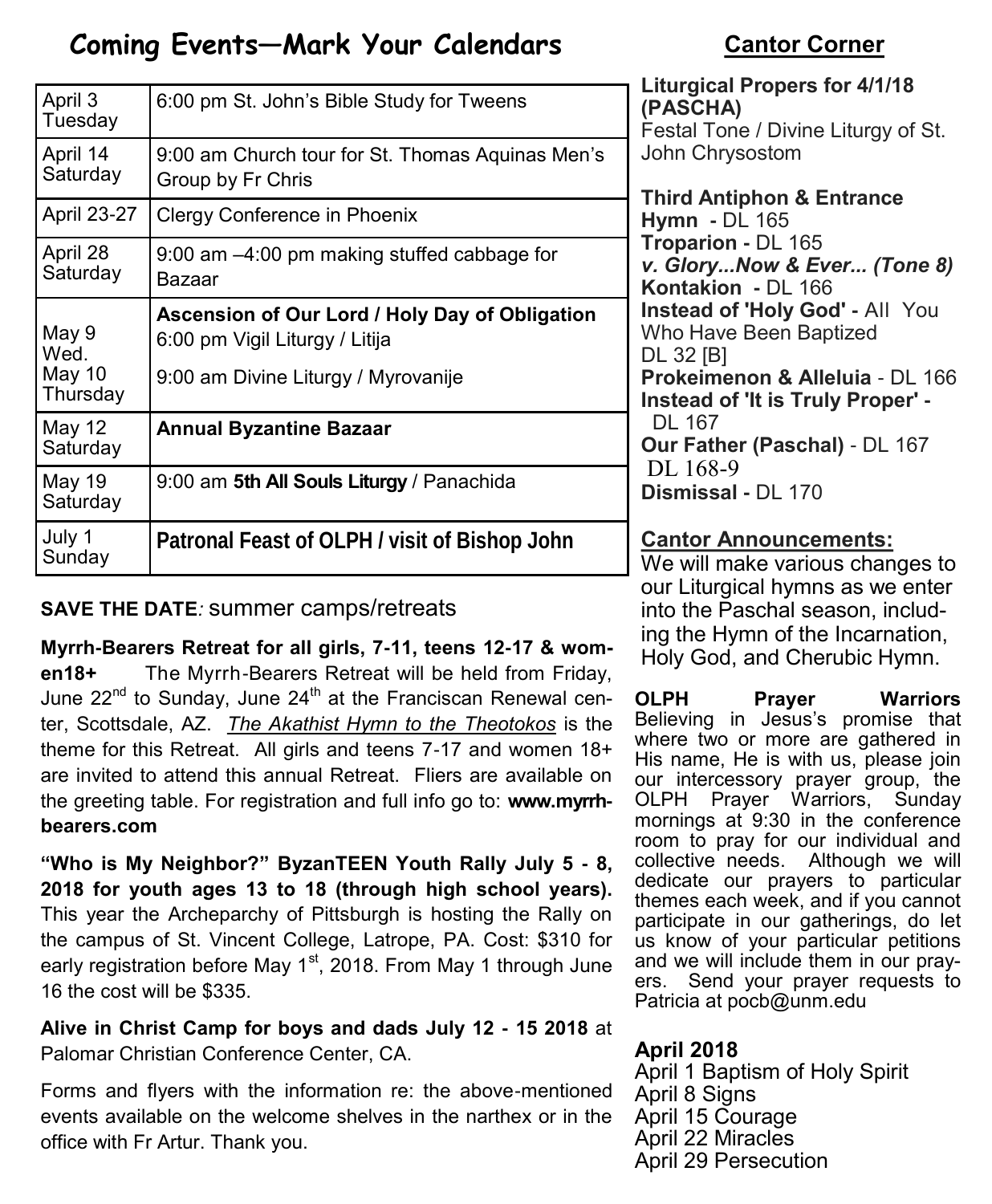# **Feast of the Annunciation of the Most Holy Theotokos**

The feast of the Annunciation, the day on which our salvation begins, is so important that in the Byzantine Churches it is never moved, no matter what day on which it falls, even on Good Friday. Why? Because the date of the Incarnation supersedes everything, this feast must be observed. If it falls on Good Friday, then the joyful Annunciation Liturgy is celebrated in the morning, with bright colors per usual. Then the rest of the day is given over to the sorrowful passion of Our Lord. Without the Incarnation, nothing else would have happened!

The Archangel is usually shown with his feet spread apart as if he is running to share the good news with Mary. His vestments can be showing flowing behind him. In his left hand is a staff, the symbol of a messenger in ancient Greece. His right hand is extended toward Mary as he delivers the message and announces the blessing bestowed upon her by God.

On the right side of the icon the Virgin either sits on an elevated seat, or stands erect ready to receive the message. Either way indicates that as the Mother of God she is *"more honorable than the cherubim, and beyond compare more glorious than the seraphim, who a virgin gave birth to God the Word."* In her left hand she holds a spindle of scarlet yarn which depicts the task she was assigned of preparing the purple and scarlet material to be used in making the veil for the Temple in Jerusalem. Her right hand is raised in a gesture of acceptance in response to Gabriel's message. Her posture expresses willing cooperation with God's plan of salvation. Mary's garments also have the three stars commonly used to represent her ever-virginity: before, during, and after the birth of Christ.

At the top of the icon the segment of a circle represents the divine realm, from which three rays emerge. This demonstrates the action of the Holy Spirit coming upon her from the Trinity. In other depictions of the same icon, Christ Himself – as a man – is shown in this semi-circle. Some icons show the Infant Jesus taking shape in her womb, surrounded with His unique halo, showing that He is the God -Man from the beginning, and so Mary is truly the Theotokos, The Bearer of God. The halo reads "I am that I am", the name God gave in answer to Moses' question "Who are you?"

The Annunciation icon marks the crowning of our salvation and the revelation of the mystery before all ages. For the Son of God becomes the son of the Virgin, and Gabriel proclaims to the ever-virgin Mary: *"Hail, O full of grace, the Lord is with you." -courtesy of "A Reader's Guide to Orththodox Icons with editing by Fr. Chris* [http://](http://iconreader.wordpress.com/) [iconreader.wordpress.com/](http://iconreader.wordpress.com/)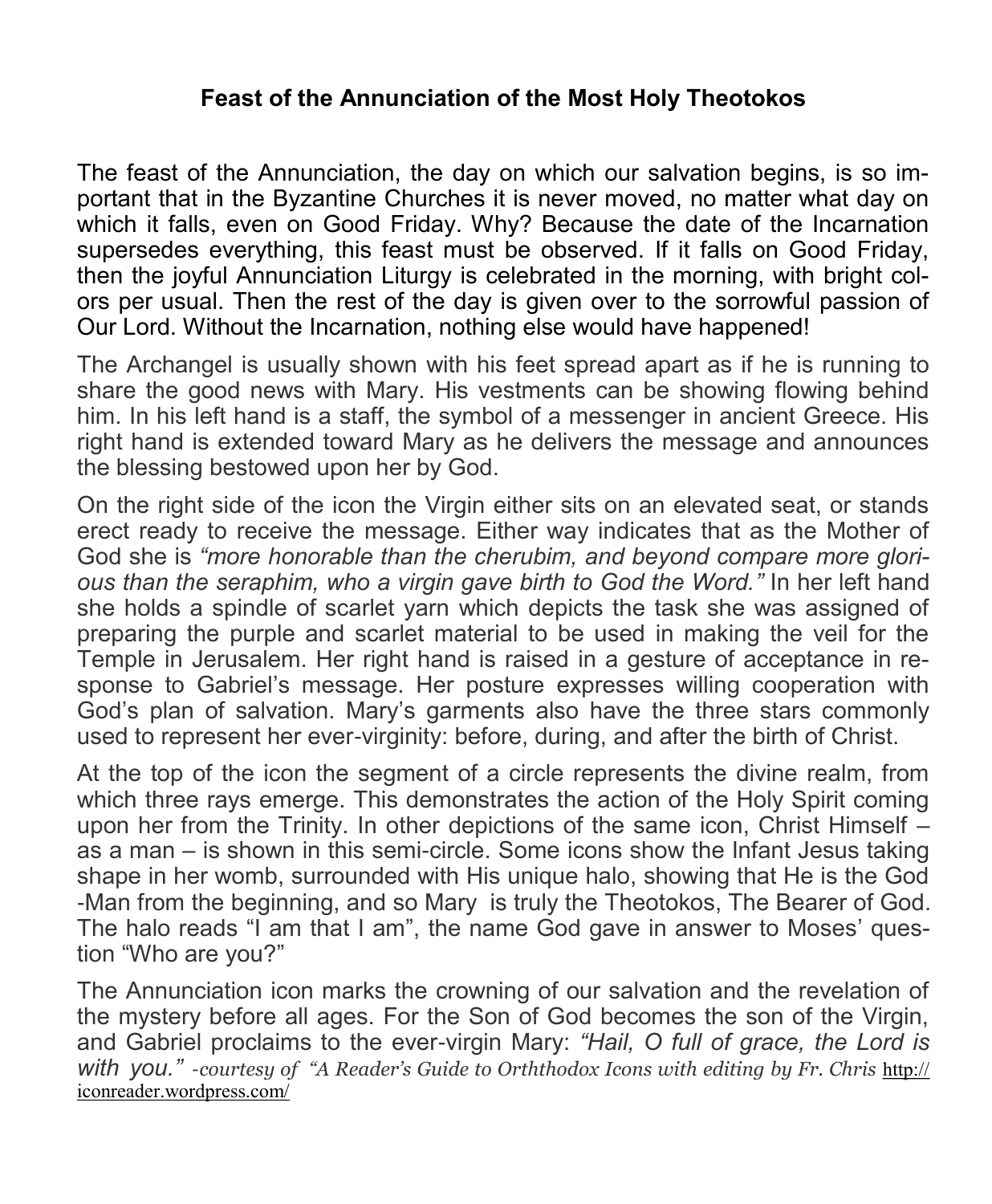# Palm Sunday / Holy Week

**Today we begin Holy Week**, the most important time of the year for all Christians. Palm Sunday is the commemoration of the entry of Jesus into Jerusalem. He is joyfully welcomed by pilgrims and residents of Zion alike, yet in a few days He will be cruelly tortured and crucified. The icons show **Jesus riding on the colt of a donkey**, an animal that had never had a human rider on its back. But the colt submits instantly to Jesus: it recognizes its Creator, and further it is a fulfillment **of Zechariah 9:9**:

"*Rejoice greatly, O daughter of Zion! Shout aloud, O daughter of Jerusalem! Behold, your king is coming to you; righteous and having salvation is he, humble and mounted on a donkey, on a colt..*."

**People had heard of the raising of Lazarus** from the dead after four days in the tomb, as well as of Jesus' preaching and miracles over the past years. The crowds placed their cloaks on the road as a sign of submission to Jesus and honoring Him. They cut branches to wave in the air as a sign of a royal welcome, and **sang Hosanna which means "save now"**: the people were still looking for a military Messiah who would overthrow the Romans and establish an independent Jewish kingdom. The people acclaim Jesus as "Son of David", thus giving Him the title of Messiah, but not the Messiah Jesus had identified Himself as: the Prince of Peace. In western Churches, the Passion is read today. In Eastern Churches, only the entry into Jerusalem is read, as **we begin a chronology of walking with the Lord every day this week, culminating in Easter/ Pascha.**

*While palm branches are used today, the custom developed of using [pussy willows](http://en.wikipedia.org/wiki/Pussy_willow) instead of palm fronds because the latter are not readily available that far north and the pussy willows are the first flowering branches in northern and eastern Europe.* 

### *Vigil at the Tomb, Good Friday night to Holy Saturday*

*"Mary Magdalene and the other Mary remained sitting there, facing the tomb."* Matthew 27:61. This is the source of the Byzantine Catholic custom of coming to church on Good Friday night for one hour (Jesus asked the Apostles to stay awake one hour with Him), facing the tomb. It is always a powerful experience. **Please sign up on the page provided** at the front door; **we need at least two adults for every hour the church is open.** 

**Blessed willows and palms** should be put in the icon corner, or behind icons, crucifixes, or holy pictures. In Eastern Europe, branches of greenery are also brought. Old ones can be burned, or buried in the garden, *but never put in the trash*.

**Abstinence and Fasting during Holy Week**: Full fast and abstinence is required on Good Friday: no meat or dairy, one main meal. Traditionally this is kept on Holy Saturday as well. On Holy Monday and Wednesday, abstinence from meat.

Attendance is encouraged at all services of course, but most especially on Holy Wednesday, Thursday and Friday! *You cannot appreciate the joy of Pascha by skipping church all of Holy Week.* 

**Basket Covers -** Traditionally, the family brings food to be blessed either on Holy Saturday night or Pascha morning in large baskets. The baskets are covered with embroidered linens - if you do not have one, a few imported ones are in the store. Handouts on how to make a traditional basket are available near the front door - basically, all the food must be cooked in advance and is eaten cold on Easter Sunday at the church or at home. Children's chocolate bunnies and other candies are most welcome to be placed in these baskets.